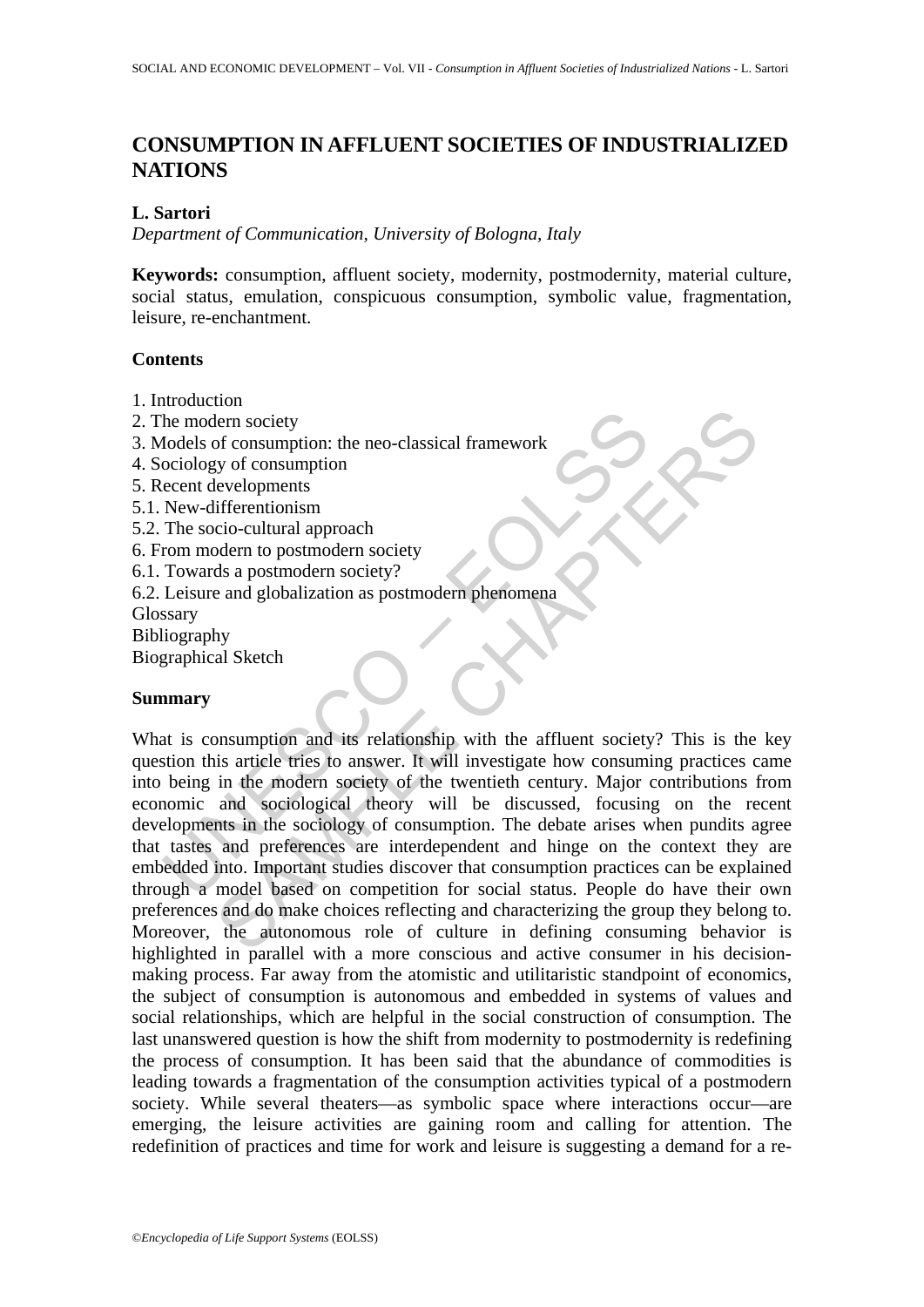enchantment of the world against the impersonal and rationalized world of labor.

### **1. Introduction**

The "consuming society" became entrenched in the period following the Second World War and consumption has reached a central role in contemporary societies. The concepts of consumer culture, consuming activities and culture of consumption are coming to the foreground of an increasing range of social science disciplines. The shift from modernity to post-modernity, most agree, is still an open-ended process. To better understand what consumption represents nowadays and what challenging questions arise from its importance, it is worthwhile tracing back how consumption evolved in those societies known as western civilizations.

Describing the characteristics and the actors of modernity, the social construction of consumption will be outlined through the models of consumers and the patterns of consumption. Starting from the model of consumption in economics, attention will be focused on major contributions by the sociology of consumption. Furthermore, according to those who deem that contemporary society is in a transitional period from modernity to post-modernity, the major trends of the consuming society and postmodern consumption will be analyzed.

# **2. The modern society**

cribing the characteristics and the actors of modernity, the soc<br>sumption will be outlined through the models of consumers a<br>sumption. Starting from the model of consumption in economics<br>sused on major contributions by the the characteristics and the actors of modernity, the social construction<br>on will be outlined through the models of consumption<br>on. Starting from the model of consumption in economics, attention will<br>on. Starting from the m The narrative of consumption in affluent societies could not be separated from the history of market in the capitalist society. Modern society is built on capitalism and scientific technology and, as this new society developed, some considerable changes occurred. One major transformation was the increasing separation between production and consumption that led to the distinction of producer and consumer. These seem to be intertwined with the growth of mass production and the legitimization of private property. While historically work and recreation had been merged, the separation of productive and consumption activities in the modern society found support in other separations that were taking place, such as the separation of the public and the private domain, of masculine and the feminine activities, of home from workplace, of time for work from time for leisure. Production was delegated to the public domain, while consumption concerned the private one. Industrialization brought wide specialization in the (increasingly) mass production of commodities. In the private domain, households started to make use of products bought in the market instead of home-made ones. On the one hand, this contributed to change the character of consumption at home from a "productive" to a "consumptive" activity. Thus, it helped to absorb the growing supply of products in the public domain. On the other hand, the social meaning of gender categories was constructed. In fact, women, as consumers, occupied the private domain while men, as producers, took over the public one. Actors were considered to achieve higher purposes through hard work in the domain of production and to keep up with them in the consumption domain.

Politics, social relationships and market can be assumed as the cultural presumptions of modernist social order. A modern world is a world where capitalist technology is associated with a progressive and democratic access to mass-produced goods. In modernity people's lives are segmented into discrete spheres in the attempt to improve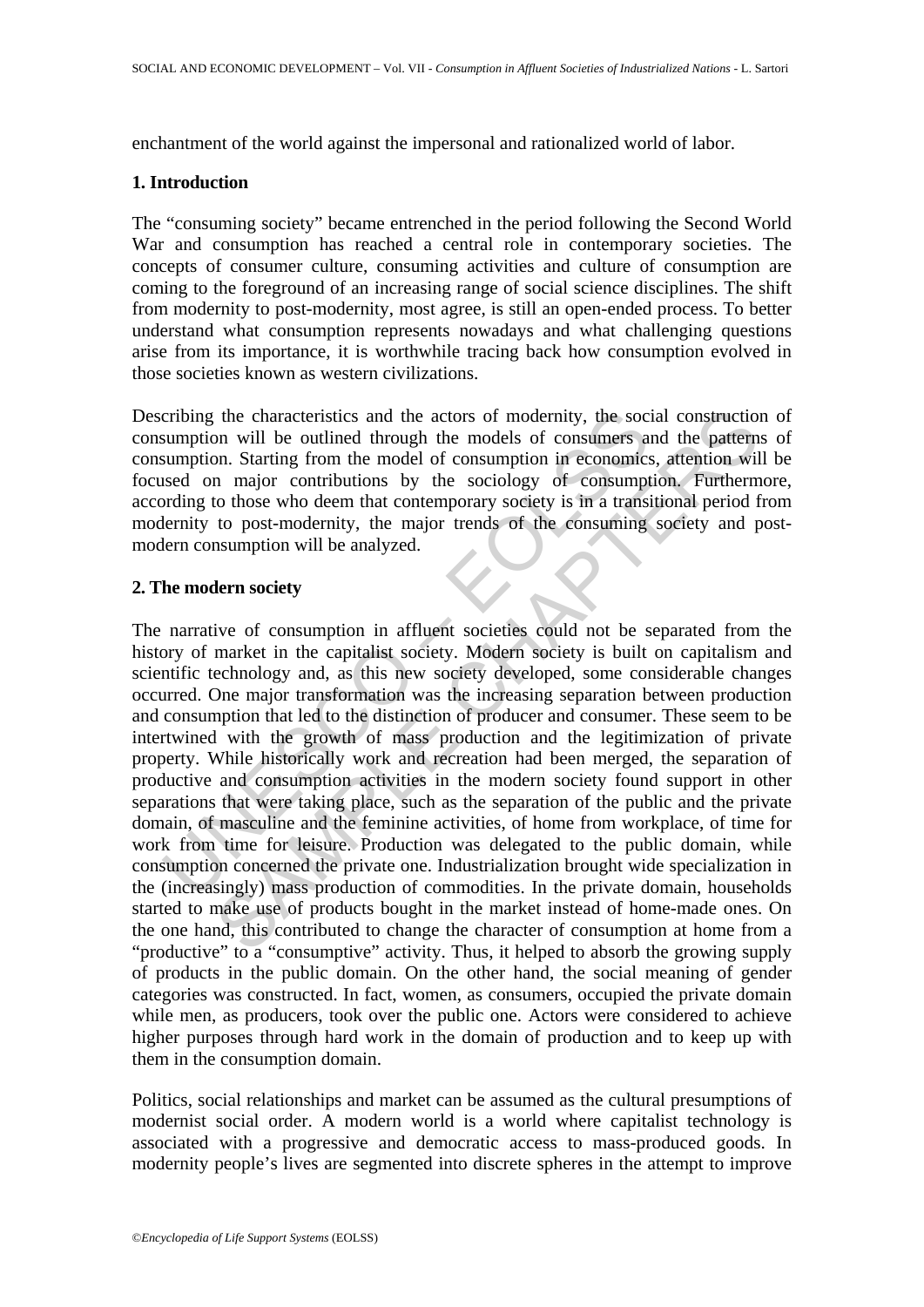and make progress in each.

### **3. Models of consumption: the neo-classical framework**

duction, the neo-classical perspective was focused on consume<br>orly of marginal utility. Since the neo-classical model in economi<br>neartnes of needs, many other models have been develop-<br>summer behavior and its social constr In the modern society, the core of consumption's models is represented by needs that individuals attempt to satisfy. One of the aims of modernity was to improve the quality of life through the progress of scientific technical knowledge, enabling the subject to control and act upon things. Despite this centrality, needs have not been studied as much as they required. Even if the mutual relationship of influence between individuals needs and social and economic organization was recognized, needs were considered as given. An overview of modern social science suggests that the main reason for taking needs for granted is their variety and instability as they derive from human psychology and physiology. In economics, while classical thinkers were concerned about production, the neo-classical perspective was focused on consumer demand and the theory of marginal utility. Since the neo-classical model in economics was defined on such features of needs, many other models have been developed to understand consumer behavior and its social construction of consumption. When affluent society, where basic needs were satisfied, arose, the concept of want was defined along with the one of need. According to different stages in Maslow's hierarchy—from the basic and felt needs at conscious level to the unperceived and more sophisticated ones—if needs are innate, unstable and referred to the lower levels of the hierarchy, wants are considered as needs of a higher level that can be influenced and shaped by social and institutional processes. Wants are related to the cultural environment and can differ across time and societies. Despite this distinction, the terms are often used interchangeably.

, the neo-classical perspective was focused on consumer demand and<br>narginal utility. Since the neo-classical model in economics was defined<br>neres of needs, many other models have been developed to unders<br>resolved and its s The neo-classical model is based on the principle of "consumer sovereignty", which gives consumers the power of choosing commodities they want on the marketplace. As the production activity was thought to be driven by and oriented to consumer needs and wants, the market provides goods that satisfy consumers through a mechanism of competition. In a framework of perfect, or close-to-perfect, competition, consumers, who are fully informed, express their preferences, thereby influencing the producers. Competitors, again completely informed, try to supply commodities, which respond to the needs expressed on the market and meet production's requirement. Utility and cost are the two variables that have always been included in the economic model of consumption. From a utilitarian perspective, prices reflect the degree of subjective satisfaction attributed by consumers to the different sets of products. The satisfaction, or utility, is assumed to diminish for every each additional unit of the same good. That is to say, for consumers the marginal utility is decreasing. Consequently, the price is determined by the amount of money the consumers are willing to pay for the last additional unit of the same good. The concept of utility suggests that consumers will maximize their own satisfaction, or global utility, sharing the total income between products consistently with their consumption preferences.

In social sciences other than economics, several attempts to include different variables in the consumption model have been made. Sociology, as will be discussed later, related consumption to social structure, while psychology studied the emotional impact on choice structure. Later, even economists tried to incorporate social costs and outside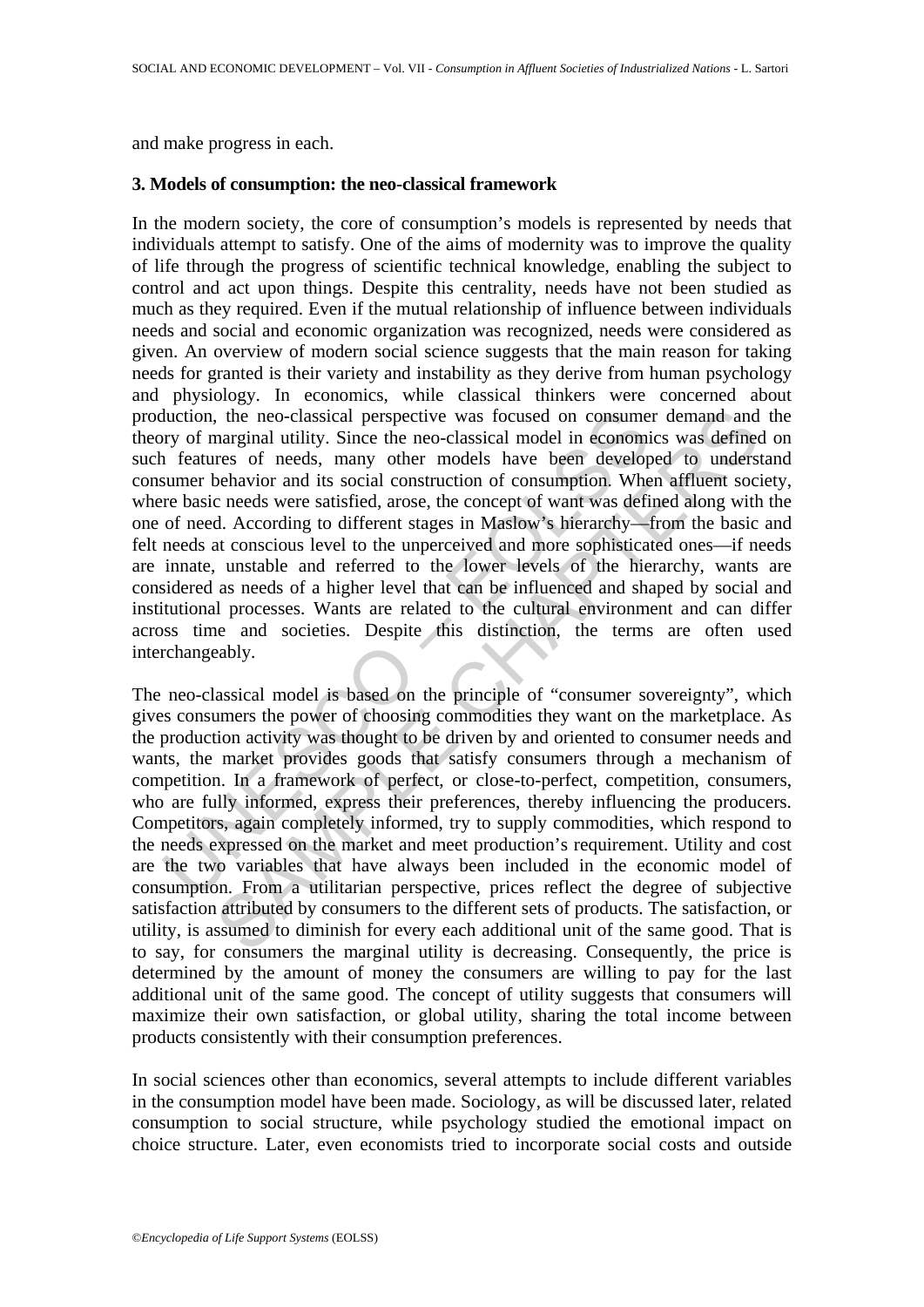factors into their analytical framework. The structure of available alternative of consumption, which consumers referred to for their choice, is no more a basic availability of alternatives, but it relates to the meanings given by the culture and the consumers' values. One of the most important outcomes of all these studies is that consumers, of course, have a rationale, but it is more complex than the classical economic rationale that focused on *Homo economicus.* Attention moves from someone who tries to minimize outlay of resources and maximizing his own utility, towards a subject that includes social, psychological and cultural utilities and costs. Consumption, as Adam Smith noted, is driven by psychological and status needs—i.e. more than economic necessity.

the one hand, entrepreneurship and its innovative function have<br>the one hand, entrepreneurship and its innovative function have<br>the curre of alternatives of consumption has been related to the curre<br>er, and moreover the ge Example 2012 and the properties are the properties and consumers needs or as a capacity to anticipate them. On the other aller allernatives of consumers needs or as a capacity to anticipate them. On the other allernatives From the principle of consumer sovereignty and the importance of the structure of alternatives of consumption, the classical model has been developed in two directions. On the one hand, entrepreneurship and its innovative function have been studied as a quick reaction to consumers needs or as a capacity to anticipate them. On the other, the structure of alternatives of consumption has been related to the consumer's buying power, and moreover the general question of power in the market. Thus, situations in which consumers' needs and interests are in conflict, and where groups have different power, spurred studies that consider factors and variables other than the rational economic ones. If affluent consumers, generally with higher levels of satisfaction, have power to support the production, they can contribute to create new patterns of consumption.

The contributions of different approaches have highlighted that choice in consumption processes is not determined exclusively by the needs of consumers, but also by their perception of needs and buying power. Even if sociology and anthropology have enlarged the classical model of consumption, many studies have continued to work with assumptions of given needs, of innovative entrepreneurship, of choice between given sets of goods.

> TO ACCESS ALL THE **14 PAGES** OF THIS CHAPTER, Visit: http://www.eolss.net/Eolss-sampleAllChapter.aspx

#### **Bibliography**

- - -

Biggart N. (1994). Labor and Leisure, pp. 672-690, in The Handbook of Economic Sociology, 835 pp., edited by Smelser N. J. and Swedberg R. [This term goes deep into the historical relationship between labor and leisure from the Ancient Geek to the contemporary times].

Bourdieu P. (1984). Distinction: A Social Critique of the Judgment of Taste, trans., 613 pp. London: Routledge & Kegan Paul. [This book introduces consumption as a new mechanism of differantion through an in-depth description of the French society].

Cross G. (1993). Time and Money: the Making of Consumer Culture, 294 pp. London: Routledge. [This wide-ranging analysis explains the changing meanings of free time in modern consumerism].